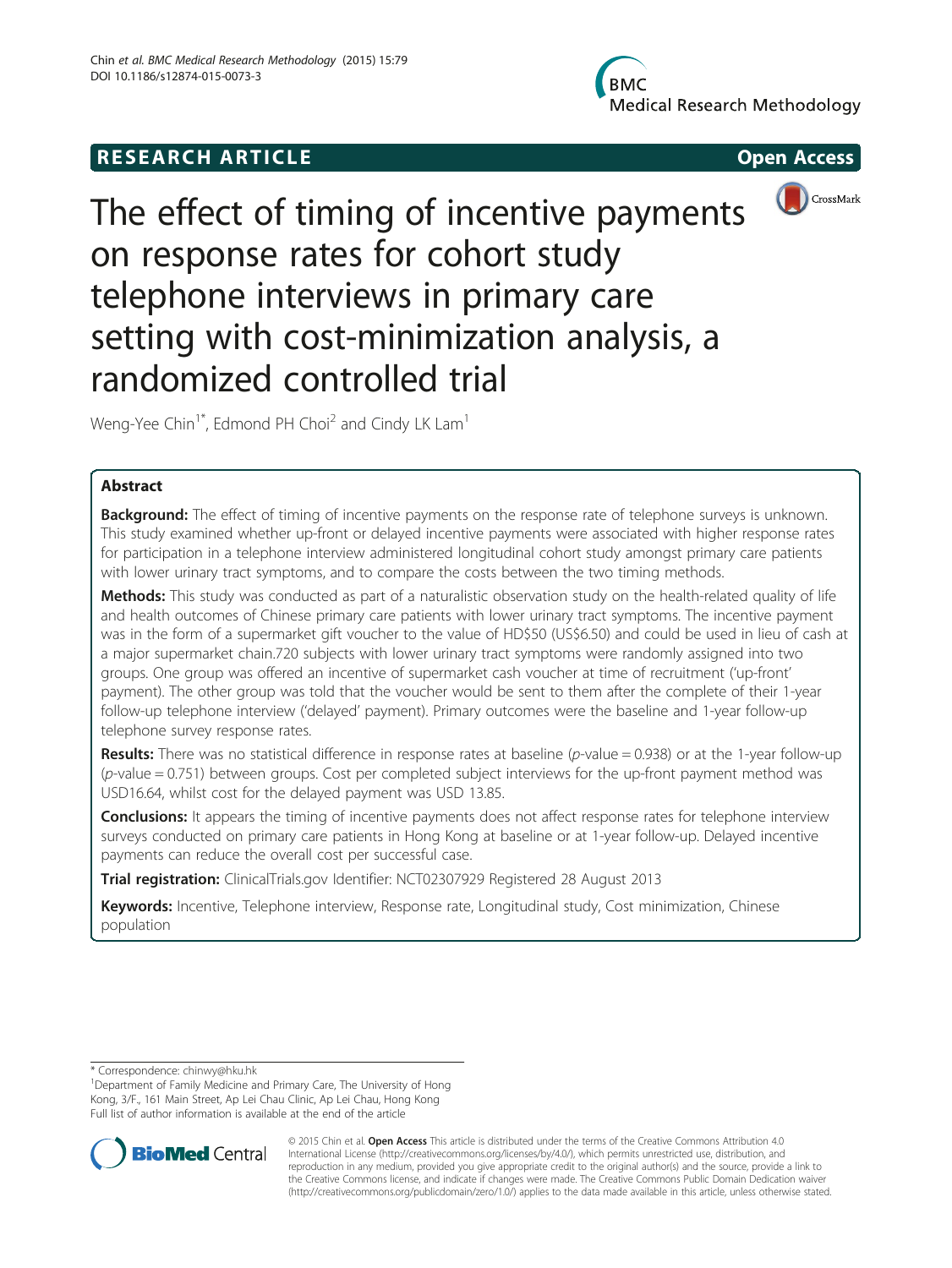#### Background

Patients are frequently approached for surveys because they are of considerable research interest. Using surveys to collect patient self-reported information is very common in health services research, such as epidemiological studies [\[1](#page-6-0)], clinical trials [[2\]](#page-6-0) and patient satisfaction studies [\[3\]](#page-6-0).

Telephone surveys are commonly used for collecting data in longitudinal studies of patient populations. There are significant advantages to using telephone interviews to administer surveys: it reduces the amount of time a patient needs to spend at the doctor's clinic; it removes the need for subjects or interviewers to travel; and interviews can be conducted outside of business hours when respondents are more available. Overall, it is more convenient for the subject and can potentially help to enhance response rates for longitudinal studies that require patient self-reported information. Telephone interviews are often preferable to postal or online surveys as the interviewer can help to ensure the validity and reliability of responses by reducing missing data and providing item clarification to the respondents [[4\]](#page-6-0). This is particularly important in patient population settings, where subjects are often elderly who may have a visual impairment or in populations with poor literacy. Furthermore, an essential component for most survey studies is an adequate response rate to reduce nonresponse or self-selection bias [[5, 6\]](#page-6-0).

Many studies have found that incentive payments can enhance the response rates for postal and telephone surveys [[7](#page-6-0), [8](#page-6-0)]. However, findings about the effect of timing of incentive payments on response rates have been conflicting. A meta-analysis on the effects of incentive payment in cross-sectional postal surveys found that compared to delayed incentive payments, up-front incentive payments can increase the response rates of 11.9 percentage [[7\]](#page-6-0). A Cochrane review which included 24 trials evaluating the timing of incentive payments for postal questionnaires found that the odds of receiving a response increased by more than a half for up-front payments, compared with delayed payments (odd ratio: 1.61; 95 % confidence interval 1.36 to 1.89) [\[9\]](#page-6-0). Previous studies have adopted the social exchange theory to explain up-front incentive payments can increase response rates [\[6](#page-6-0), [10](#page-6-0), [11\]](#page-6-0). It was suggested that "the norm of reciprocity" plays a role in compliance to requests [[12](#page-6-0), [13](#page-6-0)]. Requesters can trigger the reciprocity by offering an unsolicited favor. Recipients of a gift or incentive are more likely to agree to a subsequent request than someone who did not receive any favors [[12\]](#page-6-0). There are two explanations. First, people return favors because they are concerned what the other people think of them they do not want to be perceived as 'free riders' [[14\]](#page-6-0). Second, people feel good about themselves when they return a favor [\[12](#page-6-0)]. Up-front incentive payments can thus initiate an exchange that influences people to feel obligated to complete the survey. Accepting an up-front incentive payment without answering the subsequent telephone survey might make people feel guilty, according to the norm of reciprocity in the social exchange theory [[6, 10, 11](#page-6-0), [15\]](#page-6-0). On the contrary, delayed incentive payment imposes little social obligation on people. The respondent with a delayed payment option is the one who holds controls over the initiation of an exchange. Before a respondent answers a survey, no obligation exists on either requester or respondent [\[6](#page-6-0), [11](#page-6-0)].

On the contrary, the Cochrane review found that the timing of incentive payments had no effect for electronic questionnaire response rates (odd ratio: 1.08; 95 % confidence interval 0.77 to 1.50) [[9\]](#page-6-0). Furthermore, another meta-analysis found that there was no difference in response rates between up-front and delayed incentive payments for interviewer-mediated surveys, including face-to-face and telephone interviews [[8\]](#page-6-0).

However, there are still some knowledge gaps. First, in previous studies, the mode of questionnaire administration has been mainly by self-administration [[9\]](#page-6-0). The effect of timing of incentive payments on the response rate of interviewer-administered questionnaire, especially for telephone surveys, is still unknown. Second, previous studies have been predominantly conducted in nonpatient populations, such as in the general population, students, technicians, corporate settings and medical personnel [[7, 9\]](#page-6-0). Third, most studies to date have been cross-sectional. Little is known about the effect of timing of incentive payments on the response rates to longitudinal telephone surveys in primary care patient settings.

In order to understand the impact of timing of incentive payments on response rates, we conducted supplementary and parallel work on our naturalistic observation study on Chinese primary care patients with lower urinary tract symptoms [[16](#page-6-0)]. The aim and objectives, and the study methodology of the main study have been reported elsewhere [[16](#page-6-0)–[19\]](#page-6-0). One of the advantages to conducting the investigation in a primary care population was that we could approach the notion of general population in primary care while avoiding some of the complexities of having to sample the general population. Second, telephone survey is preferable in studies in primary care where the doctor's consultation schedules are tight with many patients attending the doctor in a short period of time. Compared with face-to face interviews, telephone surveys can save the patient's time at the clinic; enhance the number of patients recruited; and is less disruptive on the delivery of medical services.

The present study aimed to examine whether upfront or delayed incentive payment was associated with a higher response rate for telephone interviews in a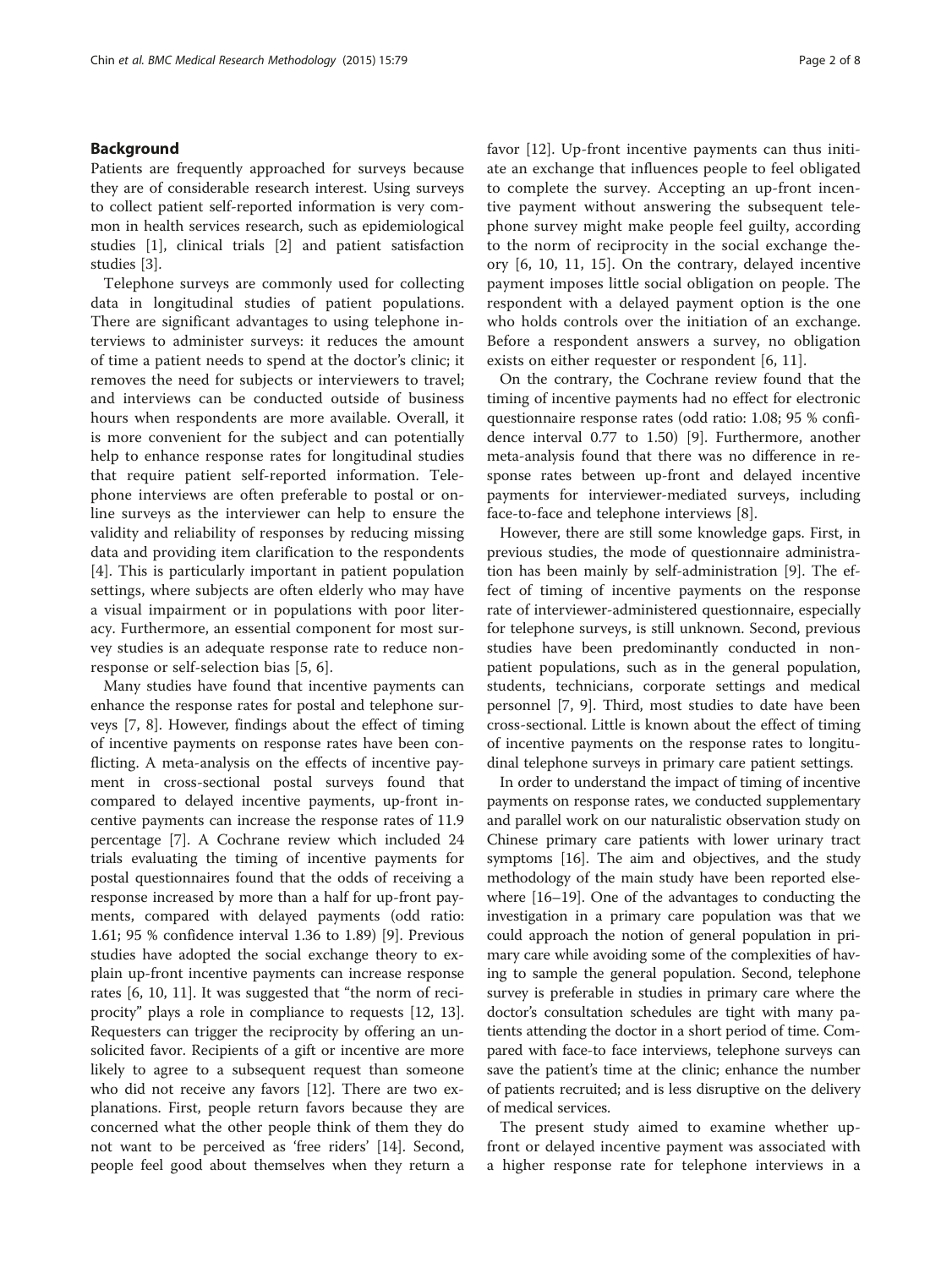# Methods

# **Subjects**

This single-blinded randomized controlled trial with cost-minimization analysis was conducted as part of a naturalistic observational study on Chinese primary care patients with lower urinary tract symptoms (LUTS) [\[16](#page-6-0)]. There were two sampling frames for the study.

# Sample A (Continence care clinic)

All new patients referred for services at a nurse-led continence care clinic at one of four government-funded General Out-Patient clinics (GOPC) across Hong Kong were identified from the appointment list and screened for LUTS. All eligible subjects were invited to participate in the study.

#### Sample B (GOPC waiting room)

Waiting room patients waiting to consult a doctor at one of another four GOPC locations were consecutively screened for LUTS. All eligible subjects were invited to participate in the study.

For both sampling frames, a modified International Consultation on Incontinence Questionnaire-Urinary Incontinence-Short Form (ICIQ-UI SF) questionnaire was used to screen for patient eligibility [\[20\]](#page-7-0). Patients with scores ≥ 3 were considered to have LUTS. Patients were excluded if they were aged < 18 years, could not understand Cantonese, refused to participate, or were too ill to give consent.

Eligible patients were identified and consecutively approached by trained field workers to invite them to take part in the longitudinal telephone survey. The aims, procedures and nature of the naturalistic observation study were explained. Patients were also informed about the timing of incentive payments (either up-front or delayed incentive payment), according to the randomization list. Subjects were blinded to the alternate payment method. In other words, patients who were assigned to receive up-front an incentive payment did not know there was a delayed incentive payment group and vice versa. Subjects who consented were asked to provide their contact details for telephone surveys that were administered by blinded interviewers who were not aware of the incentive payment method allocation.

All patients were informed at the time of consent that both interviews (baseline and follow-up) would take approximately 15 min to complete.

#### Randomization

Subjects were assigned to either the up-front incentive payment group or delayed incentive payment group by simple randomization on a 1:1 basis with random numbers generated by a computer. A statistician who was not involved in subject recruitment or patient interviews undertook the randomization.

#### Interventions

The incentive payment was in the form of a supermarket gift voucher to the value of HD\$50 (US\$6.50) and could be used in lieu of cash at a major supermarket chain.

#### Up-front payment group

Each subject was handed a supermarket gift voucher valued at HKD\$ 50 (US\$6.50) at time of recruitment immediately following consent to participate. They were required to sign a receipt confirming they had received the voucher. There was no extra administrative work for the incentive payment afterwards.

#### Delayed payment group

We collected the mailing address of each subject at the time of enrollment. Each subject was posted a supermarket gift voucher valued at HKD\$50 (US\$6.50) with a self-addressed envelope for the return of a signed receipt slip. This was sent after the completion of their 1-year follow-up telephone interview. Prior to posting the gift vouchers, each subject was phoned to confirm the address and reminded to return a signed receipt by post to confirm that they had received payment.

#### Data collection

Subjects were interviewed by telephone two weeks after recruitment (baseline) and again at 1-year after the baseline interview by trained interviewers who were blinded to the randomization. Trained interviewers administered all surveys with a computer-aided telephone interviewing system between 10:00 am and 10:30 pm on weekdays. A maximum of five attempts were made for unanswered calls. Subjects answered a structured questionnaire on the severity of LUTS, health-related quality of life, mental health, service utilization, comorbidities and socio-demographics. There were 77 items in the baseline interview and 51 items in the 1-year follow-up interview.

### Outcomes

Primary outcome: baseline and 1-year follow-up telephone survey response rates.

Secondary outcome: the cost per subject who had completed both baseline and 1-year surveys.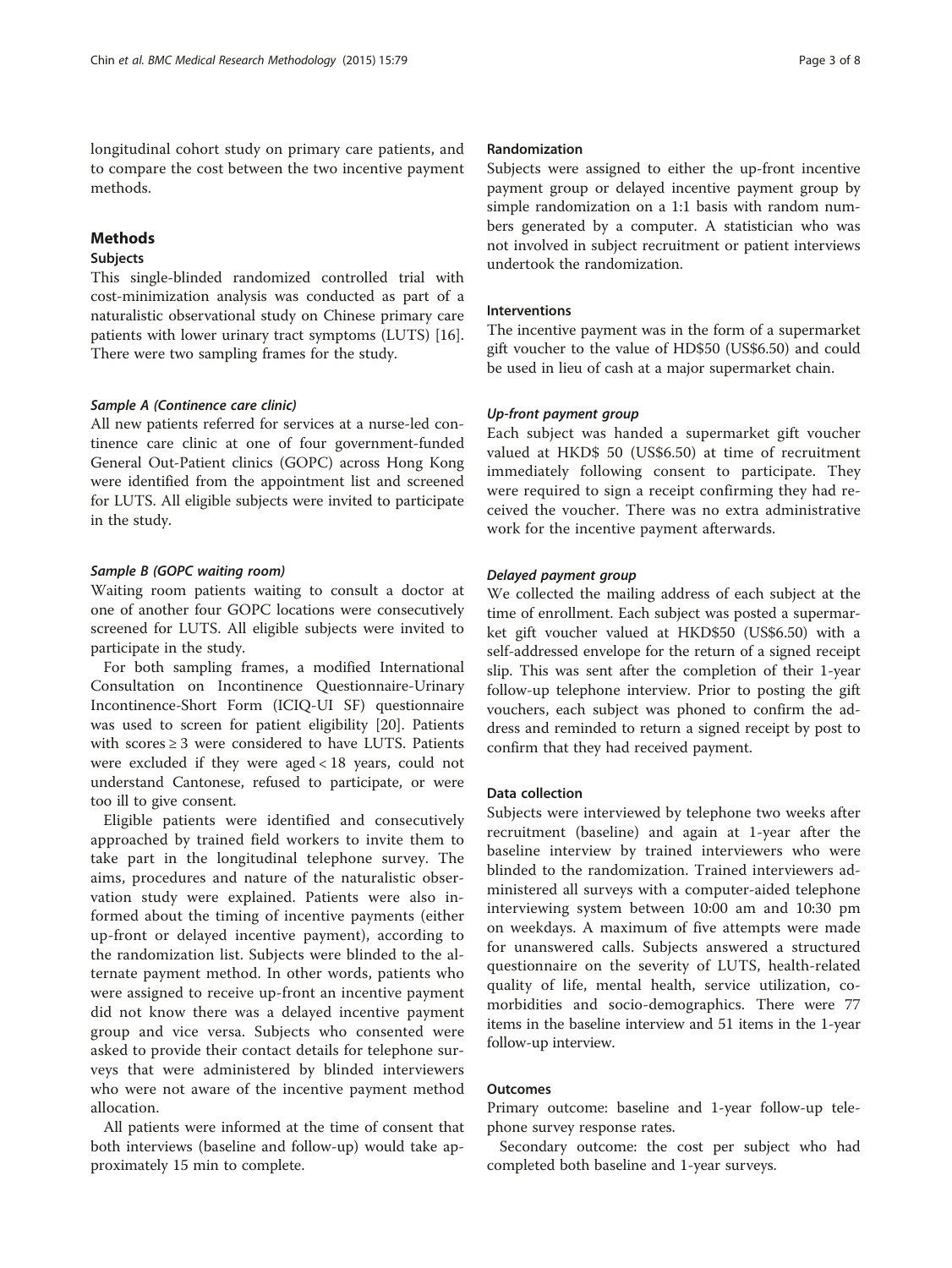#### <span id="page-3-0"></span>Statistical analysis

Baseline socio-demographic and clinical characteristics between both groups were compared by chi-square test for categorical variables, and by independent t-test for continuous variables. Chi-square test was used to compare the consent and response rates at baseline and 1 year follow-up telephone surveys between groups. The cost minimization analysis included all relevant direct costs including the cost of the supermarket voucher, staff costs for the manpower administering the baseline and 1-year telephone interviews, staff costs for the

administrative work related to the mail out of the incentive payments as well as the cost of consumables such as postage and stationery. The cost per completed survey at 1-year for both groups was calculated.

A meta-analysis study on mail survey response rates found an overall response rate of 53.0 % for up-front incentive payment and 41.1 % for delayed incentive payments [\[7](#page-6-0)]. Using this, to achieve 90 % power to detect a difference between the group proportions by Chi-square test with a 0.05 significance level, an estimated sample size of 360 subjects was needed in each group.

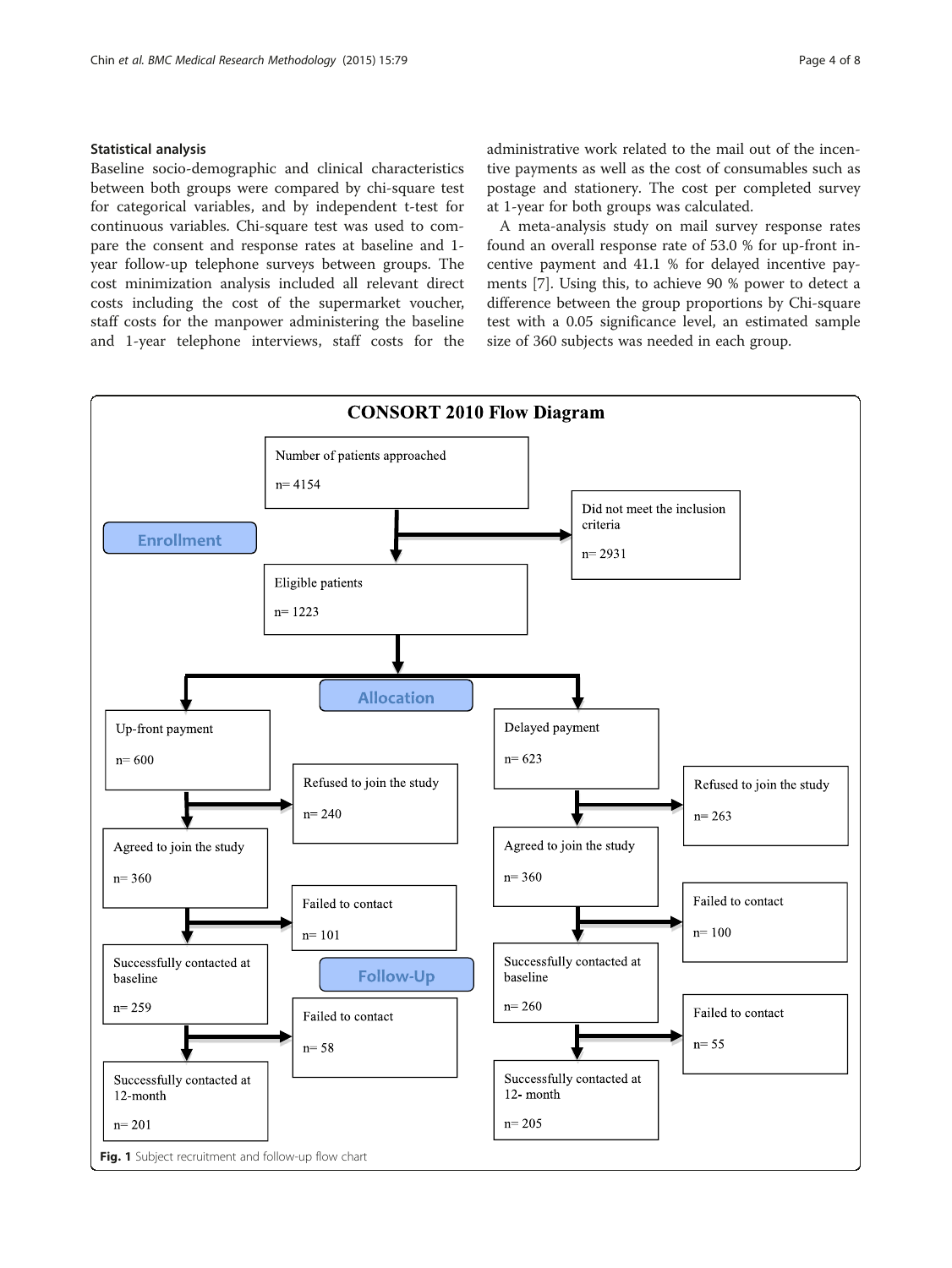#### Ethics approval

The study protocol of the present study was approved by the institutional review boards: the University of Hong Kong/Hospital Authority Hong Kong West Cluster, Hong Kong East Cluster Kowloon West Cluster, and Kowloon East Cluster. Written informed consent for participation in the study was obtained from participants.

#### Results

The subject recruitment period was from March 2013- July 2013. The follow-up period was from March 2014- July 2014. Figure [1](#page-3-0) shows the subject recruitment and follow-up flow chart. A total of 720 patients consented to participate with a response rate of 58.8 % of all eligible patients approached. 720 subjects were randomly assigned to either the up-front payment group or delayed payment group (360 subjects in each group).

Table 1 shows the basic socio-demographic between two groups. There was no statistical difference in baseline characteristics between two groups.

Table [2](#page-5-0) shows the consent rates and response rates at baseline and at the 1-year follow-up between groups. In the up-front payment group, 259 subjects (71.9 %) completed the baseline telephone survey whilst 201 subjects (77.6 %) completed the 1-year telephone survey. In the delayed payment group, 260 subjects (72.2 %) completed the baseline telephone survey whilst 205 subjects (78.8 %) completed the 1-year telephone survey. The timing of incentive payment had no effect on whether patients agreed to join the study or not  $(P$  value = 0.433). There was no statistical difference in response rates at baseline ( $P$  value = 0.938) and at 1-year follow-up ( $P$  value = 0.751) interviews between two groups.

Table 1 Socio-demographic and baseline characteristics

| Up-front payment<br>group    | Delayed payment<br>group |  |  |  |  |
|------------------------------|--------------------------|--|--|--|--|
| 63.9 (11.2)                  | 63.9 (11.5)              |  |  |  |  |
|                              |                          |  |  |  |  |
| 105 (40.5 %)<br>124 (47.7 %) |                          |  |  |  |  |
| 154 (59.5 %)                 | 136 (52.3 %)             |  |  |  |  |
|                              |                          |  |  |  |  |
| 84 (32.4 %)                  | 95 (36.5)                |  |  |  |  |
| 175 (67.6 %)                 | 165(36.5)                |  |  |  |  |
|                              |                          |  |  |  |  |
| 53 (21.3 %)                  | 59 (24.2 %)              |  |  |  |  |
| 196 (78.7 %)                 | 185 (75.8)               |  |  |  |  |
|                              |                          |  |  |  |  |
| 108 (43.5)                   | 128 (52.2 %)             |  |  |  |  |
| 140 (56.5 %)                 | 117 (47.8 %)             |  |  |  |  |
|                              |                          |  |  |  |  |

Chi-squared test showed  $P > 0.05$  for all categorical variables and t-test showed  $P > 0.05$  for all continuous variables

Table [3](#page-5-0) shows the cost per subject who completed the 1-year follow-up interview. The cost per completed subject interview for the group with up-front incentive payment was USD 16.64, which was higher than the cost per completed subject for the group with delayed incentive payment of USD 13.85.

## **Discussion**

To our knowledge, this was the first randomized experimental study to examine the effect of the timing of incentive payments on response rates and cost-minimization analysis in a patient population. We found the timing of incentive payments (up-front vs. delayed incentive payments) had no effect on consent rates and completion rates for the telephone survey at baseline and at 1-year. The findings were similar to those of previous studies [[21, 22\]](#page-7-0). There was no difference in response rates of a mailed survey between up-front incentive and delayed payment in prostate cancer survivors [\[21](#page-7-0)] and breast cancer survivors [\[22](#page-7-0)]. However, our findings were contrary to most of the existing evidence [\[7](#page-6-0), [9](#page-6-0), [11](#page-6-0)]. The finding of the Cochrane review and Church's metaanalysis suggested that up-front incentive payment could significantly increase the response rate of postal surveys [\[7](#page-6-0), [9](#page-6-0)]. In two studies examining physician's response to postal surveys, when compared with delayed incentive payments, up-front payments were associated with higher response rates such as (78 % vs. 66 %) [\[23](#page-7-0)] and (71 % vs. 54 %) [[11\]](#page-6-0). It should be noted that these studies used postal rather than telephone surveys in nonpatient populations and as a result, such findings may not be transferable to telephone-interviewer administered surveys of patient populations. Furthermore, it appears that the explanations derived from the social exchange theory cannot explain the result of the present study.

One possible reason for our findings is because we studied a public-sector patient population. Traditionally, according to the sick role theory [[24\]](#page-7-0), patients have an obligation to cooperate with the medical professional, such as adhering to medical regimen and research participation. A qualitative study about the belief of African Americans toward medical research participation found that some older participants thought that medical research participation was beneficial to their family and society [[25\]](#page-7-0). It is possible that patients completed the survey for the sake of obligation or altruism and the timing of incentive payment was not their primary concern. Furthermore, similar to the studies on cancer survivors [[21, 22\]](#page-7-0), many of our primary care patients had chronic diseases, and may have been interested in surveys that target issues related to their specific health condition. Therefore, we could not find any difference in consent and response rates between two groups. Further qualitative study to explore the attitudes and belief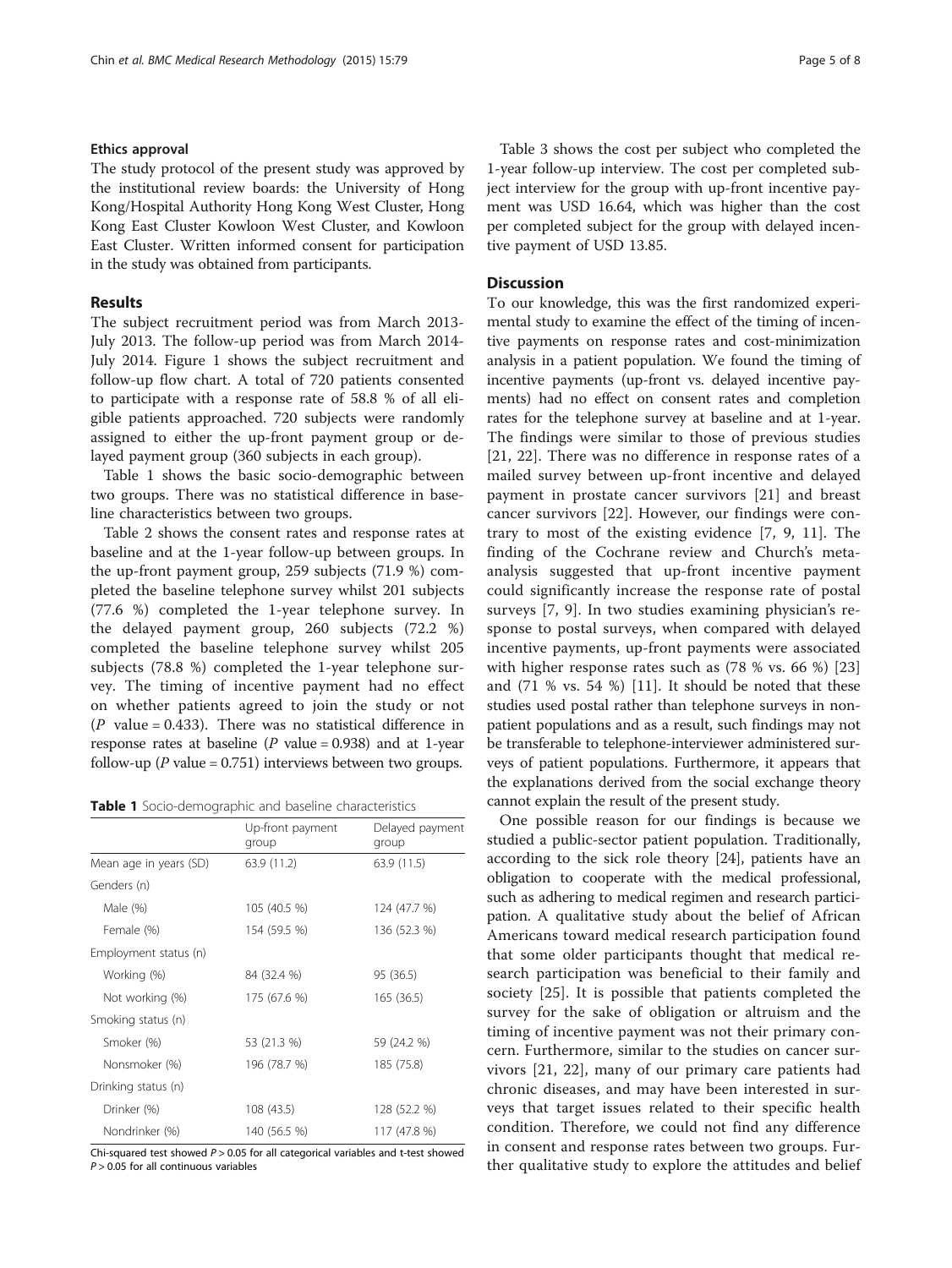|                                              | Up-front payment group | Delayed payment group | Chi-square test |  |
|----------------------------------------------|------------------------|-----------------------|-----------------|--|
| Patients contacted (n)                       | 600                    | 623                   |                 |  |
| Patients who refused to join the study n (%) | 240 (40 %)             | 263 (42 %)            | $p = 0.433$     |  |
| Patients who agreed to join the study n (%)  | 360 (60 %)             | 360 (58 %)            |                 |  |
| Baseline interview n (%)                     |                        |                       |                 |  |
| Successfully interviewed                     | 259 (71.9 %)           | 260 (72.2 %)          | $p = 0.938$     |  |
| Failed to contact                            | 101 (28.1 %)           | 100 (27.8 %)          |                 |  |
| 12-Month follow-up interview n (%)           |                        |                       |                 |  |
| Successfully interviewed                     | 201 (77.6 %)           | 205 (78.8 %)          | $p = 0.751$     |  |
| Failed to contact                            | 58 (22.4 %)            | 55 (21.2 %)           |                 |  |

#### <span id="page-5-0"></span>Table 2 Response rates between incentive payment groups

of patients toward incentive payment in medical research participation should be conducted.

The mode of survey administration using telephone interview rather than a postal survey may also have contributed to our results. Subjects need more motivation to take part in postal surveys due to the effort required to fill out the questionnaire and post it back. Hence, for those with delayed payment in postal survey, a higher degree of effort is required for the reward. Using a telephone survey, subjects play a more passive role, making it easier to fulfill the requirements to gain the reward. Respondents of our telephone interviews only needed to make themselves available to answer questions, and with the widespread use of mobile telephones, were able to respond even whilst participating in other activities. Our respondents therefore had fewer barriers in completing the telephone survey. Furthermore, it is also possible that respondents may have felt guilty in rejecting our interviewers since there was an actual person on the other end of the phone.

In the present study, we found that delaying the incentive payment helped to minimize the cost per successful case because only those who completed the 1-year telephone interview were rewarded. Our result was contrary to a previous study which found that up-front payment was less expensive than delayed payment [[26\]](#page-7-0). However, the processing of delayed payments (including postage, delivery and confirmation of its receipt) caused a significant increase in administrative burden. For the delayed payment group, we needed to send the incentive payment to patients by post and for respondents to return a signed receipt to confirm that they had received payment. It incurred double postage costs as well as duplication of other miscellaneous expenses such as stationary and printing costs. Most importantly, it was very laborintensive work in terms of research assistant staff time. On the contrary, by using up-front incentive payments it was possible to save both staff and postage costs.

Table 3 Cost per subject who completed baseline and follow-up interviews

| Resource component                                       |                 |              | Up-front payment    |     | Delayed payment     |  |
|----------------------------------------------------------|-----------------|--------------|---------------------|-----|---------------------|--|
|                                                          | Unit cost (USD) | n.           | n X unit cost (USD) | n.  | n X unit cost (USD) |  |
| Incentive                                                |                 |              |                     |     |                     |  |
| Coupon                                                   | 6.50            | 360          | 2340                | 205 | 1332.50             |  |
| Staff                                                    |                 |              |                     |     |                     |  |
| Baseline interview <sup>a</sup>                          | 2.18            | 259          | 565.66              | 260 | 567.84              |  |
| 12-month interview                                       | 2.18            | 201          | 438.98              | 205 | 447.72              |  |
| Administrative work for payment at 12-month <sup>b</sup> | 1.82            | $\mathbf{0}$ | 0.00                | 205 | 373.10              |  |
| Stationary                                               |                 |              |                     |     |                     |  |
| Letter to patient at 12-month                            | 0.01            | $\mathbf{0}$ | 0.00                | 205 | 1.68                |  |
| Postage                                                  | 0.44            | $\mathbf 0$  | 0.00                | 205 | 90.61               |  |
| Two envelopes                                            | 0.12            | $\mathbf{0}$ | 0.00                | 205 | 25.05               |  |
| Total cost (USD)                                         |                 |              | 3344.64             |     | 2838.50             |  |
| Number of subjects successfully contacted at 12 months   |                 |              | 201                 |     | 205                 |  |
| Cost (USD)/successful subject at 12 months               |                 |              | 16.64               |     | 13.85               |  |

<sup>a</sup>Calculation was based on 12 mins/subject to process each incentive payment and an administrative staff cost of 10.9 USD

b<br>Calculation was based on 10 mins/subject to process each incentive payment and an administrative staff cost of 10.9 USD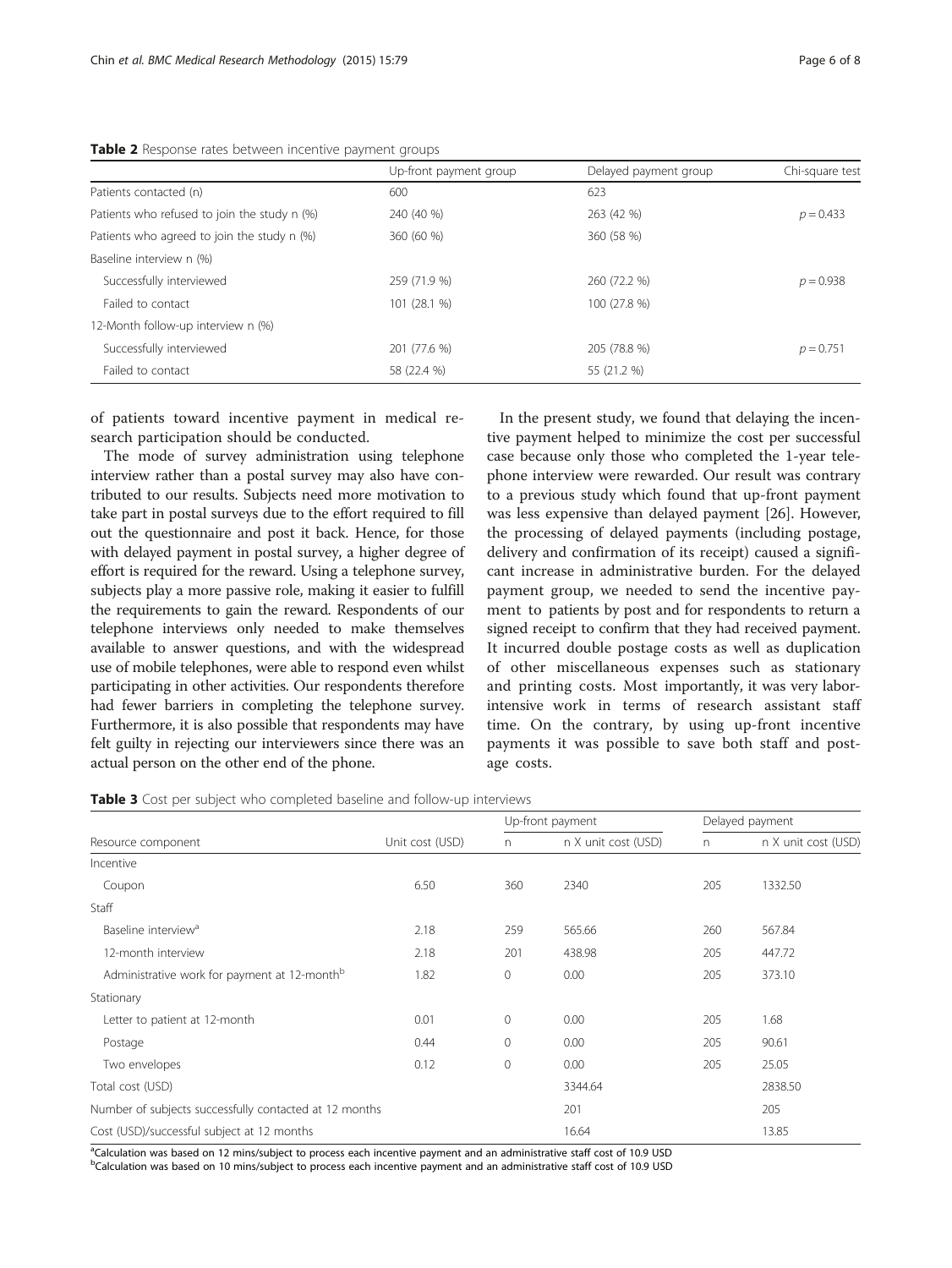### <span id="page-6-0"></span>Recommendation

We found no difference in response rates between two payment methods. Up-front payment is preferable because it can save on the additional staff workload in administering the delayed incentive payments such as confirming the address of recipients, issuing letters and collecting signed receipts. Importantly, a loss of mail is problematic. However, if a study's budget is tightly limited, incentive payments should be offered at the completion of the follow-up survey because it can minimize the cost per successful subject.

# Limitation

There are several limitations to this study. All subjects in this study were recruited from public (Government subsidized) primary care settings. The findings might not be generalizable to other settings or non-patient population. Besides, only subjects with LUTS were recruited into this study that was studying the impact of their condition on self-reported health related quality of life. Our subjects were likely to be more motivated to respond, as the topic was highly relevant to their own health. Further studies should be conducted in general patient population in order to confirm our findings. This study used a telephone survey and our findings may not be generalizable to other data collection methods such as online surveys. The cost-minimization analysis is based on the rates for University of Hong Kong's research staff and postage costs, which may not be applicable to other settings.

# Conclusions

In our study setting of Hong Kong primary care patients, there was no association between the timing of incentive payment and response rates at baseline or 1-year followup telephone interview administered surveys. Delayed incentive payment can minimize the cost per successful case but produces more administrative burden.

#### Abbreviations

LUTS: Lower urinary tract symptoms; GOPC: General out-patient clinics; ICIQ-UI SF: International consultation on incontinence questionnaire-urinary incontinence-short form; HKD: Hong Kong dollar; USD: United States dollar.

#### Competing interests

The authors declare that they have no competing interests.

#### Authors' contribution

Dr. WYC and Prof. CLKL are responsible for study design, supervision, critical revision of the manuscript and obtaining funding. Mr. EPHC is responsible for study design, acquisition of data, data analysis, drafting of the manuscript. All authors read and approved the final version of the manuscript.

#### Authors' information

WYC MBBS (UWA), FRACGP. EPHC BNurs (HKU), MPhil (HKU). CLKL MBBS, MD (HK), MCGP (Irel), FRCGP, FHKAM (Family Medicine).

#### Acknowledgements

The present study was supported by the Small Project Funding, Committee on Research and Conference Grants of the University of Hong Kong (reference no: 201209176016) and the Health and Health Services Research Fund, Food and Health Bureau, HKSAR Commissioned Research on Enhancing Primary Care Study (reference no: EPC-HKU-2). Telephone survey was conducted by the Social Sciences Research Centre, the University of Hong Kong.

Mr. Eric YF Wan generated the randomization list for the present study.

#### Author details

<sup>1</sup>Department of Family Medicine and Primary Care, The University of Hong Kong, 3/F., 161 Main Street, Ap Lei Chau Clinic, Ap Lei Chau, Hong Kong. <sup>2</sup>School of Nursing, The University of Hong Kong, 4/F, William M.W. Mong Block, 21 Sassoon Road, Pokfulam, Hong Kong.

#### Received: 10 December 2014 Accepted: 28 September 2015 Published online: 06 October 2015

#### References

- 1. Chin WY, Lam CL, Wong SY, Lo YY, Fong DY, Lam TP, et al. The epidemiology and natural history of depressive disorders in Hong Kong's primary care. BMC Fam Pract. 2011;12(1):129.
- 2. Juniper EF, Guyatt GH. Development and testing of a new measure of health status for clinical trials in rhinoconjunctivitis. Clin Exp Allergy. 1991;21(1):77–83.
- 3. Larsen DL, Attkisson CC, Hargreaves WA, Nguyen TD. Assessment of client/ patient satisfaction: development of a general scale. Eval Program Plann. 1979;2(3):197–207.
- 4. Brogger J, Bakke P, Eide GE, Gulsvik A. Comparison of telephone and postal survey modes on respiratory symptoms and risk factors. Am J Epidemiol. 2002;155(6):572–6.
- 5. Edwards P, Roberts I, Clarke M, DiGuiseppi C, Pratap S, Wentz R, et al. Increasing response rates to postal questionnaires: systematic review. BMJ. 2002;324(7347):1183.
- 6. Berry SH, Kanouse DE. Physician response to a mailed survey An experiment in timing of payment. Public Opin Q. 1987;51(1):102–14.
- 7. Church AH. Estimating the effect of incentives on mail survey response rates: A meta-analysis. Public Opin Q. 1993;57(1):62–79.
- 8. Singer E, Van Hoewyk J, Gebler N, Raghunathan T, McGonagle K. The effect of incentives on response rates in interviewer-mediated surveys. J Off Stat. 1999;15(2):217–30.
- 9. Edwards PJ, Roberts I, Clarke MJ, Diguiseppi C, Wentz R, Kwan I, et al. Methods to increase response to postal and electronic questionnaires. Cochrane Database Syst Rev. 2009;3:MR000008. doi:[10.1002/14651858.](http://dx.doi.org/10.1002/14651858.MR000008.pub4) [MR000008.pub4](http://dx.doi.org/10.1002/14651858.MR000008.pub4).
- 10. Homans GC. Social behavior: Its elementary forms. New York: Harcourt, Brace & World; 1961.
- 11. Kanaan RA, Wessely SC, Armstrong D. Differential effects of pre and post-payment on neurologists' response rates to a postal survey. BMC Neurol. 2010;10(1):100.
- 12. Burger JM, Sanchez J, Imberi JE, Grande LR. The norm of reciprocity as an internalized social norm: Returning favors even when no one finds out. Soc Influ. 2009;4(1):11–7.
- 13. Cialdini RB, Goldstein NJ. Social influence: Compliance and conformity. Annu Rev Psychol. 2004;55:591–621.
- 14. Cialdini RB. Influence: Science and practice. Boston: Allyn & Bacon; 2009.
- 15. Adams JS. Inequity in social exchange. Adv Exp Soc Psychol. 1965;2:267–99.
- 16. Choi EP, Chin W-Y, Lam CL, Wan EY, Chan AK, Chan KH. Evaluation of the effectiveness of nurse-led continence care treatments for Chinese primary care patients with lower urinary tract symptoms. PLoS One. 2015;10(6):e0129875.
- 17. Choi EP, Lam CL, Chin W-Y. The health-related quality of life of Chinese patients with lower urinary tract symptoms in primary care. Qual Life Res. 2014;23(10):2723–33.
- 18. Choi EP, Lam CL, Chin WY. Mental health of Chinese primary care patients with lower urinary tract symptoms. Psychol Health Med. 2015:1–15. Epub ahead-of-print.
- 19. Choi EP, Lam CL, Chin WY. Mental Health mediating the relationship between symptom severity and health-related quality of life in patients with lower urinary tract symptoms. LUTS: Lower Urinary Tract Symptoms. 2015.